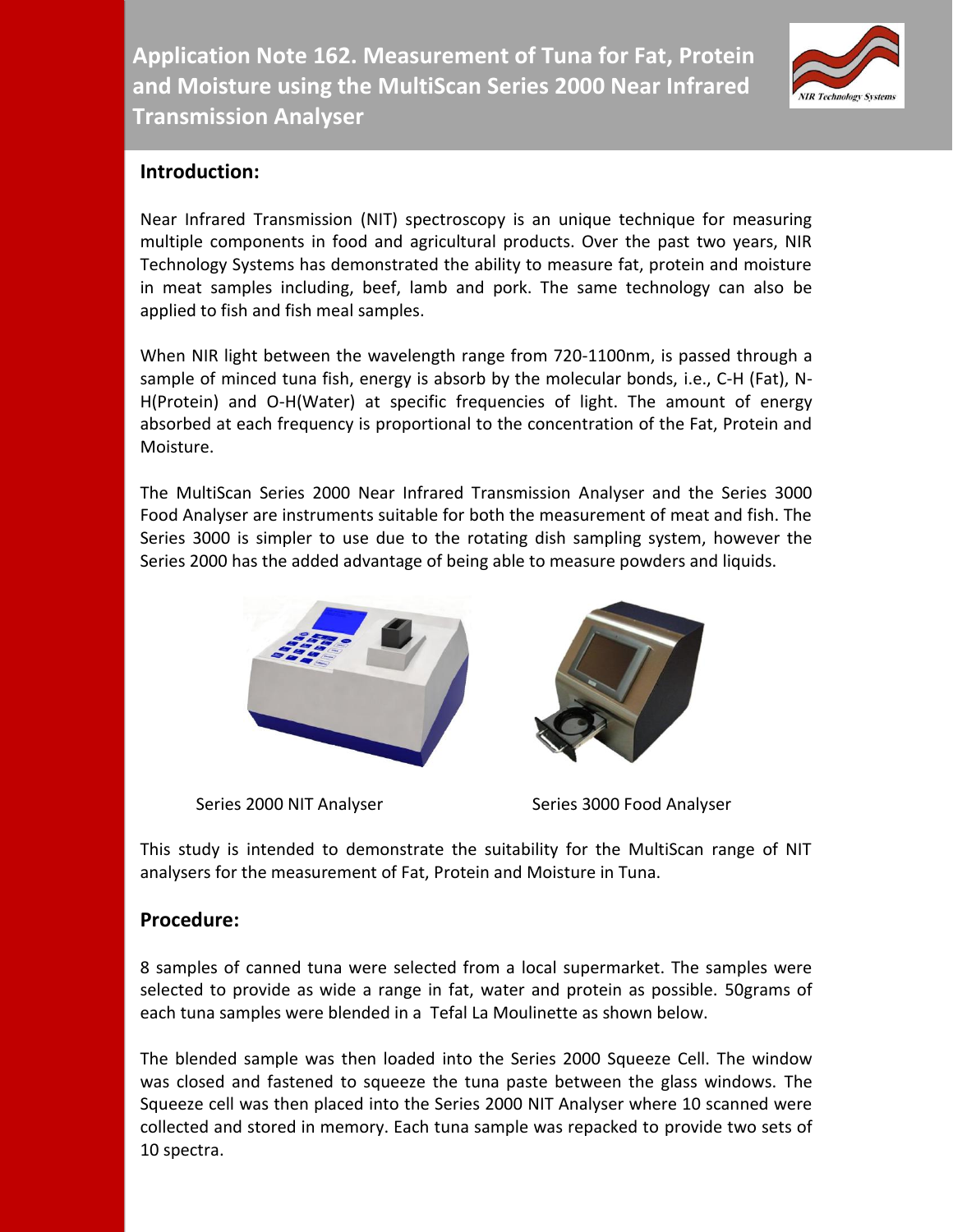

The spectra were then uploaded to a PC using NTAS (NIR Technology Analysis Software). The spectral data was edited by adding the reference values for Fat, Protein and Moisture corresponding to each sample. A Partial Least Squares (PLS) regression analysis was performed on the spectra file in NTAS in order to develop the optimum calibrations for Fat, Protein and Moisture.

## **Results:**



Figure 1 presents the Near Infrared Transmission spectra for the 8 tuna samples. Note that there are 2 spectra per sample.

Figures 2, 3 and 4 show the calibration plots for Fat, Protein and Moisture.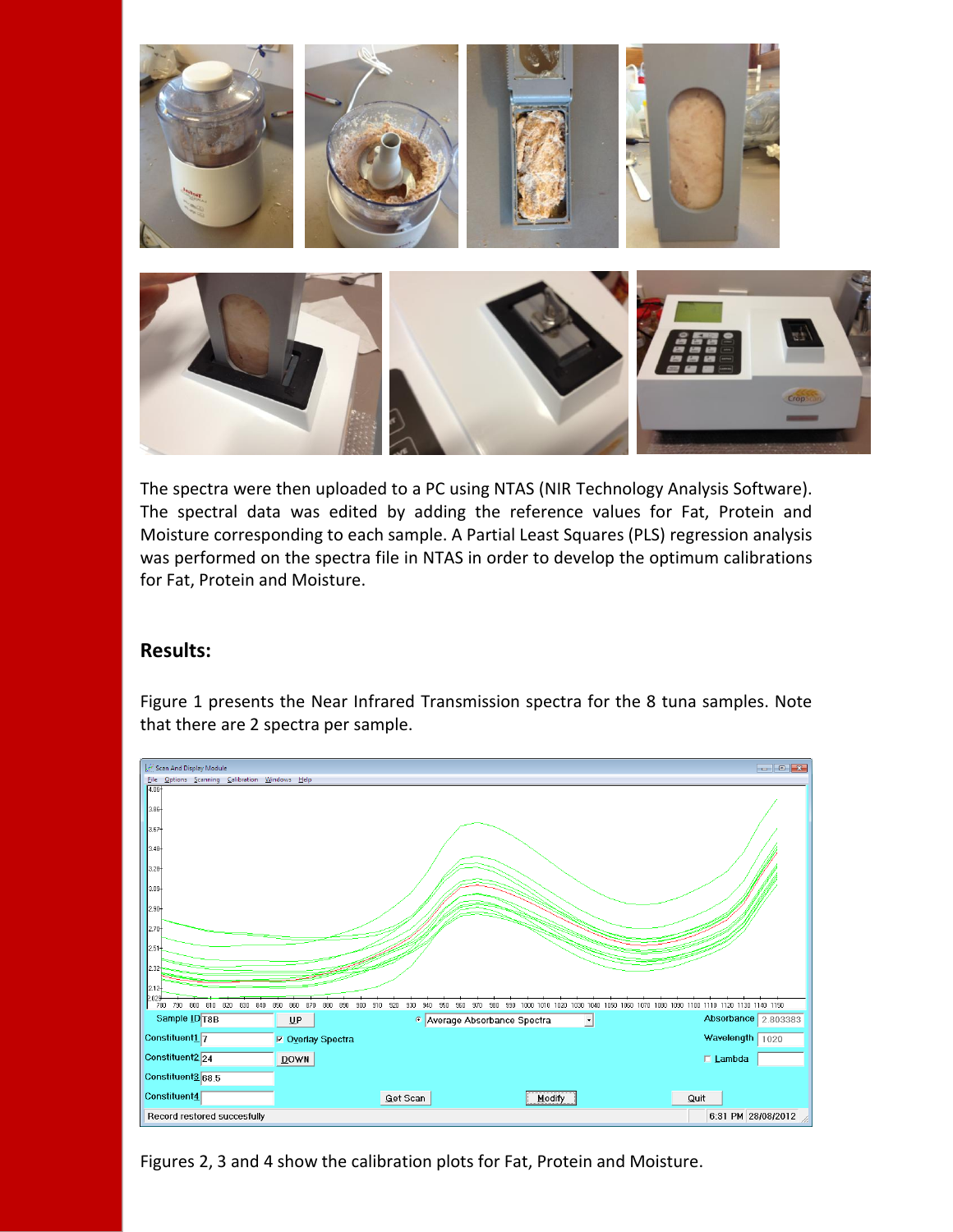





Figure 3. Calibration Plot for Protein in Tuna



Figure 4. Calibration Plot for Moisture in Tuna